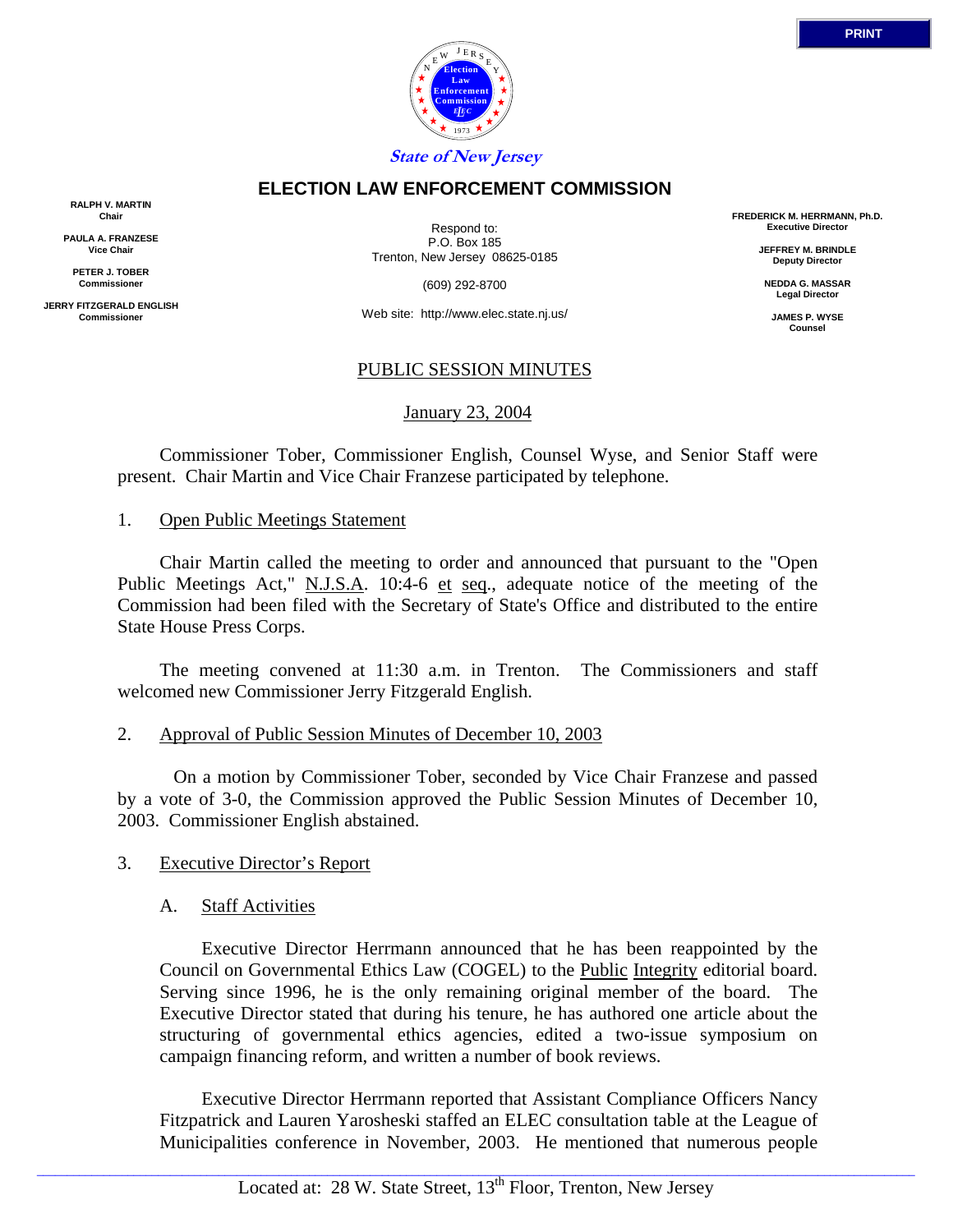visited the table and that staff's presence at this major and highly attended conference is an important educational outreach tool for assisting local candidates. According to the Executive Director, since the conference, Ms. Yarosheski has resigned from the staff to take another position in State government. He said that she did a fine job as part of the Gubernatorial Public Financing staff and later as a Compliance Officer and that we all wish her well in her future endeavors.

## B. Computer Update

 Executive Director Herrmann informed the Commission that ELEC received a final total of 56 electronically filed reports for the 2003 general election and that planning continues for a full roll out of Internet electronic filing for the next legislative general election in 2005. He advised the Commission that the 2003 reports were filed by disk.

 Executive Director Herrmann indicated that Director of Systems Administration Carol Neiman and Assistant Systems Administrator Kim Vandegrift attended the second annual New Jersey Digital Summit in November and did some valuable networking with the Office of Information Technology staff. The Executive Director said that they also attended a State Filenet users group meeting where they requested some relevant training classes for ELEC's computer staff.

#### C. Gubernatorial Public Financing News

 Executive Director Herrmann noted that the most recent check-off data for the Gubernatorial Public Financing Program shows the first increase in 16 years. He reported that the rate climbed from 16.8% in 2000 to 17.1% in 2001. According to the Executive Director, ELEC has recommended in the past that the checkoff amount of one dollar be increased to provide additional funding for the program. He explained that a previous change in the law indexed for inflation the amount of public funds given to candidates, but did not increase or index the amount checked off to fund the distribution. He stated that, based on the experience in other states, a change in the check-off amount might reduce the participation rate somewhat but would provide more funding.

#### D. Legislative Developments

 Executive Director Herrmann advised the Commission that the Governor signed S-1756 (Lance/Kyrillos), which makes various changes to the state conflicts of interest law including a \$250 cap on benefit passing and a \$500 cap on reimbursement for outof-state travel. He noted that ELEC has been recommending a benefit-passing cap for many years. The Executive Director said that staff will begin to review the new Act to determine the need for possible regulatory action.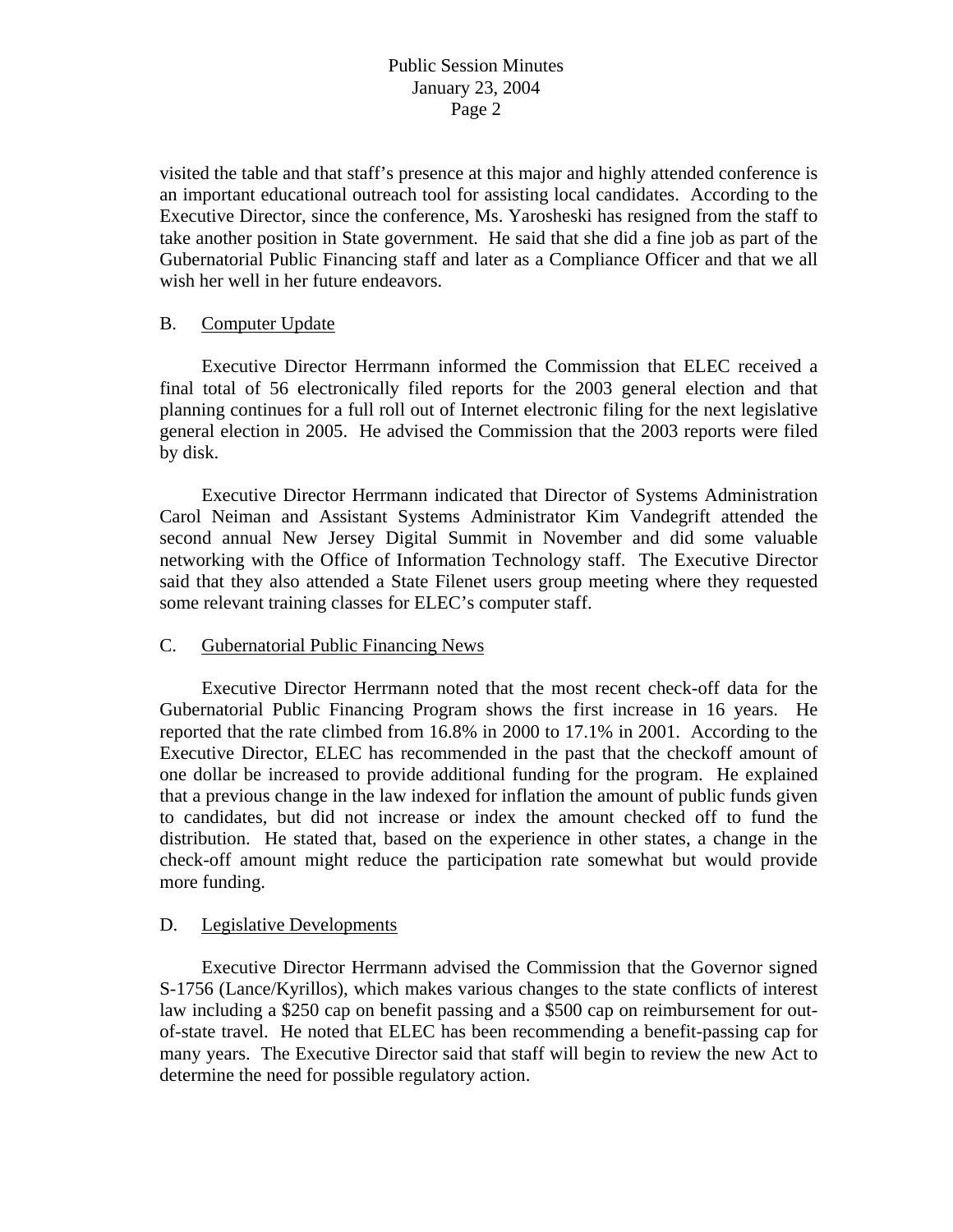### E. National News

 Executive Director Herrmann told the Commissioners that the U.S. Supreme Court issued its long-awaited decision concerning the Bipartisan Campaign Reform Act  $(BCRA)$  on December 10<sup>th</sup>, 2003. According to the Executive Director, the Court shifted its philosophical view of what constitutes "corruption" from establishing a quid pro quo or an appearance of a quid pro quo to gaining access. He said that it also posited that "anti-circumvention" of contribution limits is a basis for regulation. More specifically, the Court upheld BCRA's two principal, complementary features: the control of soft money and the regulation of issue advocacy. The Executive Director said that, in New Jersey, the ruling could allow for enhanced reporting of certain kinds of political communication and anti-wheeling legislation.

 Executive Director Herrmann advised that staff will explore developing a new issue advocacy regulation for Commission consideration to require the reporting by special interest groups of broadcast communication that mention a candidate 30 days before a primary election and 60 days before a general election. He said that staff will also prepare for Commission consideration recommendations to the Legislature for amending the Campaign Act to regulate county/municipal political party committees wheeling of campaign funds and to lower the other contribution amounts that state and county political party committee's and legislative leadership committees can accept.

 Executive Director Herrmann read a proclamation citing the service of former Commissioner Susan S. Lederman. On a motion by Commissioner Tober, seconded by Commissioner English and passed by a vote of 4-0, the Commission approved the proclamation honoring former Commissioner Lederman.

## F. Winter Schedule

- $\bullet$  February 27, 2004 at 11:00 a.m. in Trenton;
- March 19, 2004 at  $11:00$  a.m. in Trenton; and,
- April 23, 2004 at  $11:00$  a.m. in Trenton.

## 4. Proposed Rulemaking Activity in 2004

 Legal Director Massar presented a memorandum that advised the Commission of rulemaking activity which staff expects to occur during 2004. She noted three proposals for the Commission's consideration:

- Various "housekeeping" amendments to the regulations and a possible new rule to address issue advocacy communication in light of the recent United States Supreme Court Decision in McConnell et al. v. Federal Election Commission et al., 540 U.S. \_\_\_ (2003);
- Amendments to the gubernatorial public financing primary and general election regulations; and,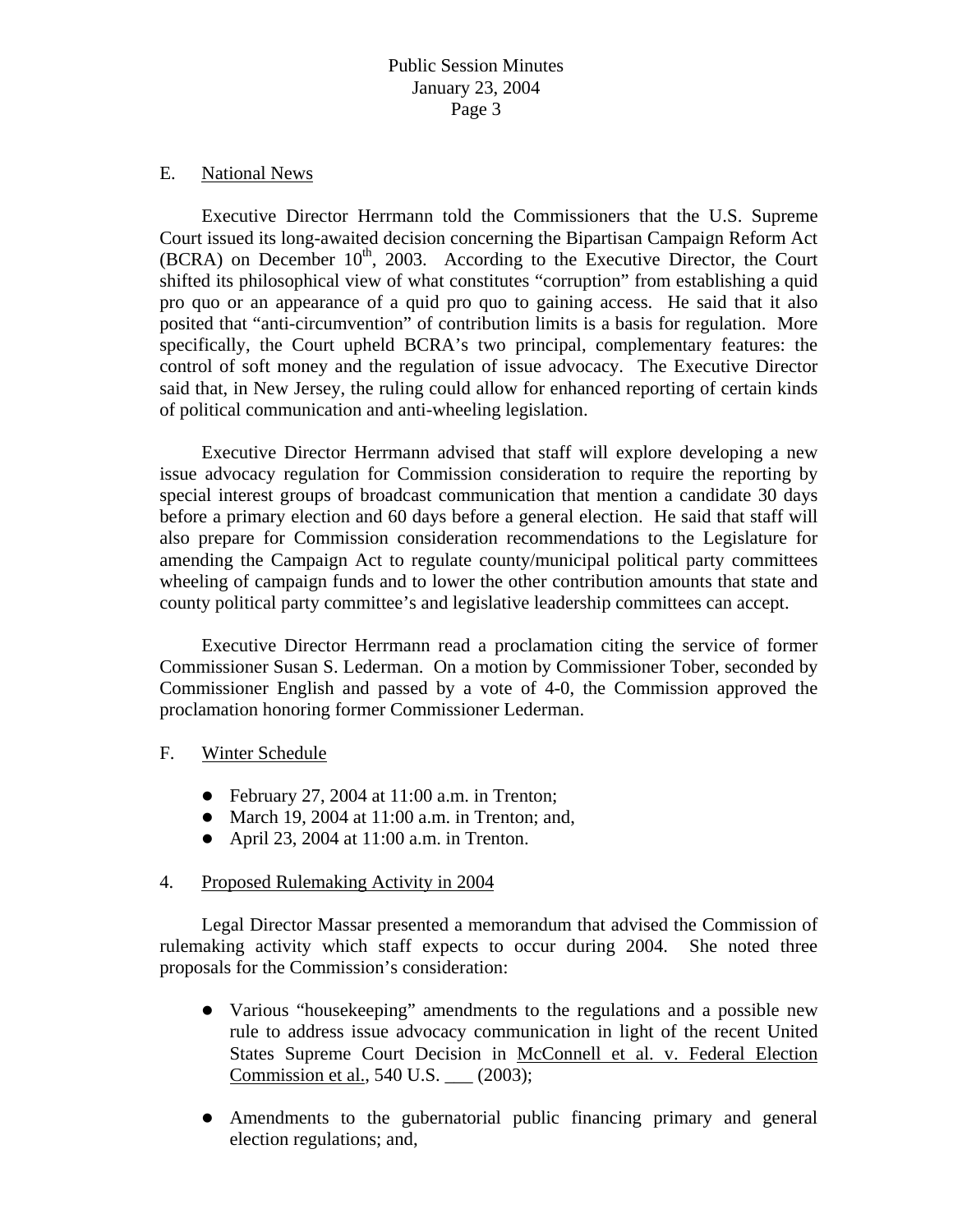• Amendments to implement the quadrennial cost index adjustments to the limits and thresholds applicable to publicly-financed gubernatorial candidates and to non-gubernatorial candidates and committees; see N.J.S.A. 19:44A-7.1 and 7.2. Legal Director Massar requested that the Commission authorize staff to publish a rulemaking calendar in the New Jersey Register that provides for a 30-day comment period for the cost index regulations instead of a 60-day period. Director Massar explained that a 30-day period was necessary in order to complete the regulation process by the December deadline for establishing the quadrennial cost adjustments.

 Commissioner English expressed concern about the shortened public comment period regarding the public financing cost index adjustment.

 Legal Director Massar explained that it is necessary to use the latest consumer price index data and media indexes that will not be available until July, 2004. This situation, she explained, limits the time period for public comment. Legal Director Massar noted that a 30-day public comment period was the norm in previous years and that the Commission specifically contacts interested individuals about the public comment period and posts all regulatory activity on the web site.

 On a motion by Vice Chair Franzese, seconded by Chair Martin and passed by a vote of 4-0, the Commission approved the proposed rulemaking activity in 2004 as indicated by staff and authorized staff to publish a rulemaking calendar in the New Jersey Register for the cost index regulations.

## 5. Resolution to go into Executive Session

 On a motion by Commissioner Tober, seconded by Vice Chair Franzese and passed by a vote of 4-0, the Commission resolved to go into Executive Session to discuss the following matters, which will become public as follows:

- A. Final Decision Recommendations in violation proceedings which will not become public. However, the Final Decisions resulting from those recommendations will become public not later than seven business days after mailing to the named respondents.
- B. Investigative Reports of possible violations, which reports will not become public. However, any complaint generated as the result of an Investigative Report will become public not later than seven business days after mailing to the named respondents.
- C. A report on requests from the public for investigations of possible violations, which report will not become public in order to protect the identity of informants and maintain the integrity of investigative procedures and priorities. However, any complaint alleging violations, which complaint may be generated as a result of a request for investigation, will become public not later than seven business days after mailing to the named respondents.